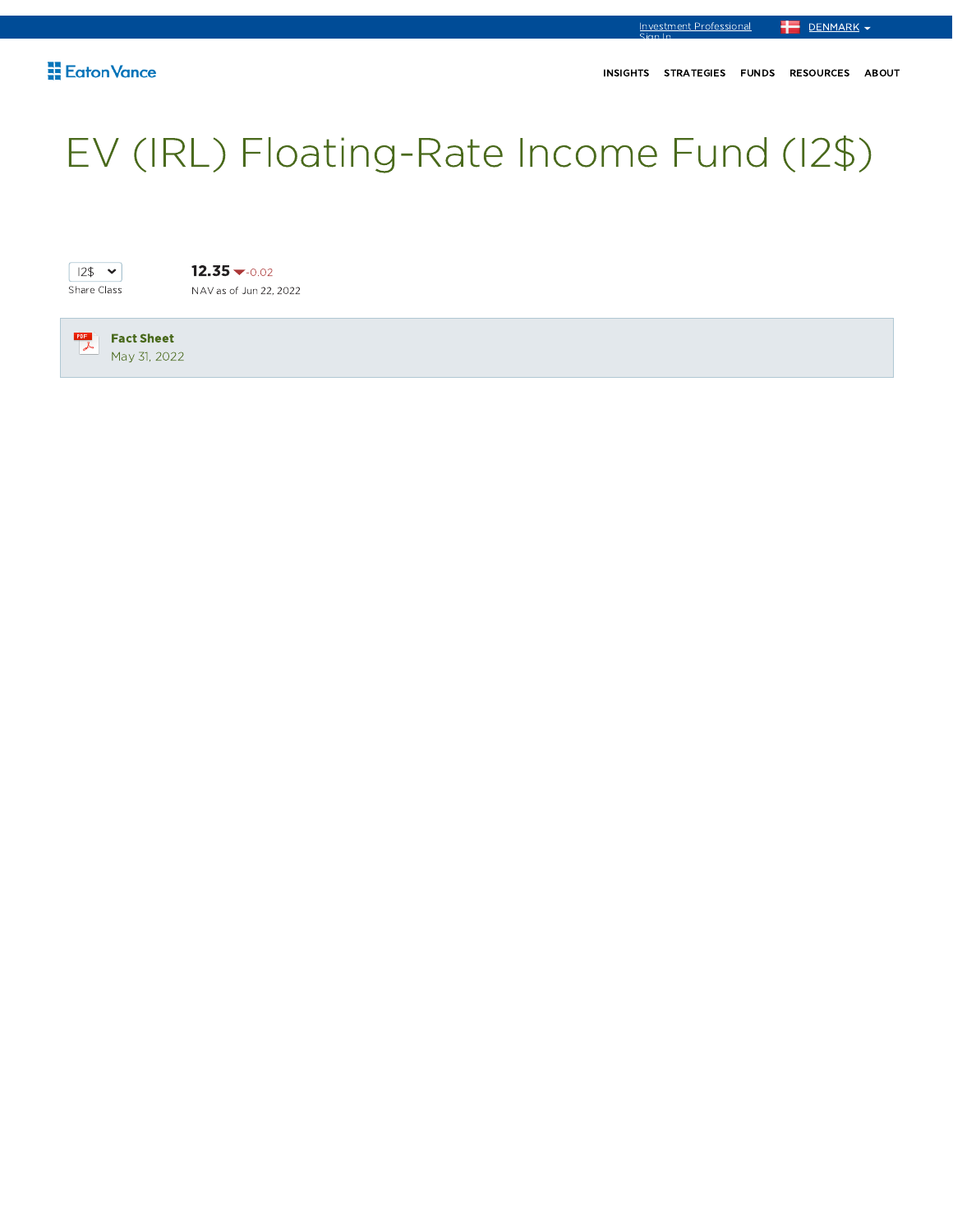### Historical Returns (%)

Past performance is no guarantee of future results.

as of Mar 31, 2022





03/31/2022





| 05/31/2022                                 |         |         |         |         |      |      |      |
|--------------------------------------------|---------|---------|---------|---------|------|------|------|
| <b>Fund at NAV</b>                         | $-2.50$ | $-2.35$ | $-2.57$ | $-1.03$ | 2.26 | 2.83 | 2.98 |
| S&P/LSTA Leveraged Loan Index <sup>1</sup> | $-2.56$ | $-2.30$ | $-2.45$ | $-0.26$ | 2.91 | 3.35 | 3.57 |
| 03/31/2022                                 |         |         |         |         |      |      |      |
| <b>Fund at NAV</b>                         | 0.08    | $-0.16$ | $-0.16$ | 2.24    | 3.48 | 3.45 | 3.39 |
| S&P/LSTA Leveraged Loan Index <sup>1</sup> | 0.05    | $-0.10$ | $-0.10$ | 3.25    | 4.22 | 4.01 | 3.98 |

Past performance is no guarantee of future results. Investment return and principal value will fluctuate so that shares, when redeemed, may be worth more or less than their original cost. Performance is for the stated time period only; due to market volatility, the Fund's current performance may be lower or higher than quoted. Returns are historical and are calculated by determining the percentage change in net asset value (NAV) with all distributions reinvested. Returns for other classes of shares offered by the Fund are different. Performance less than or equal to one year is cumulative. Source: Eaton Vance and RIMES.

Fund Codes



**Class I2\$ Inception** 11/04/2014

CUSIP G29207118

Investment Objective **High current income**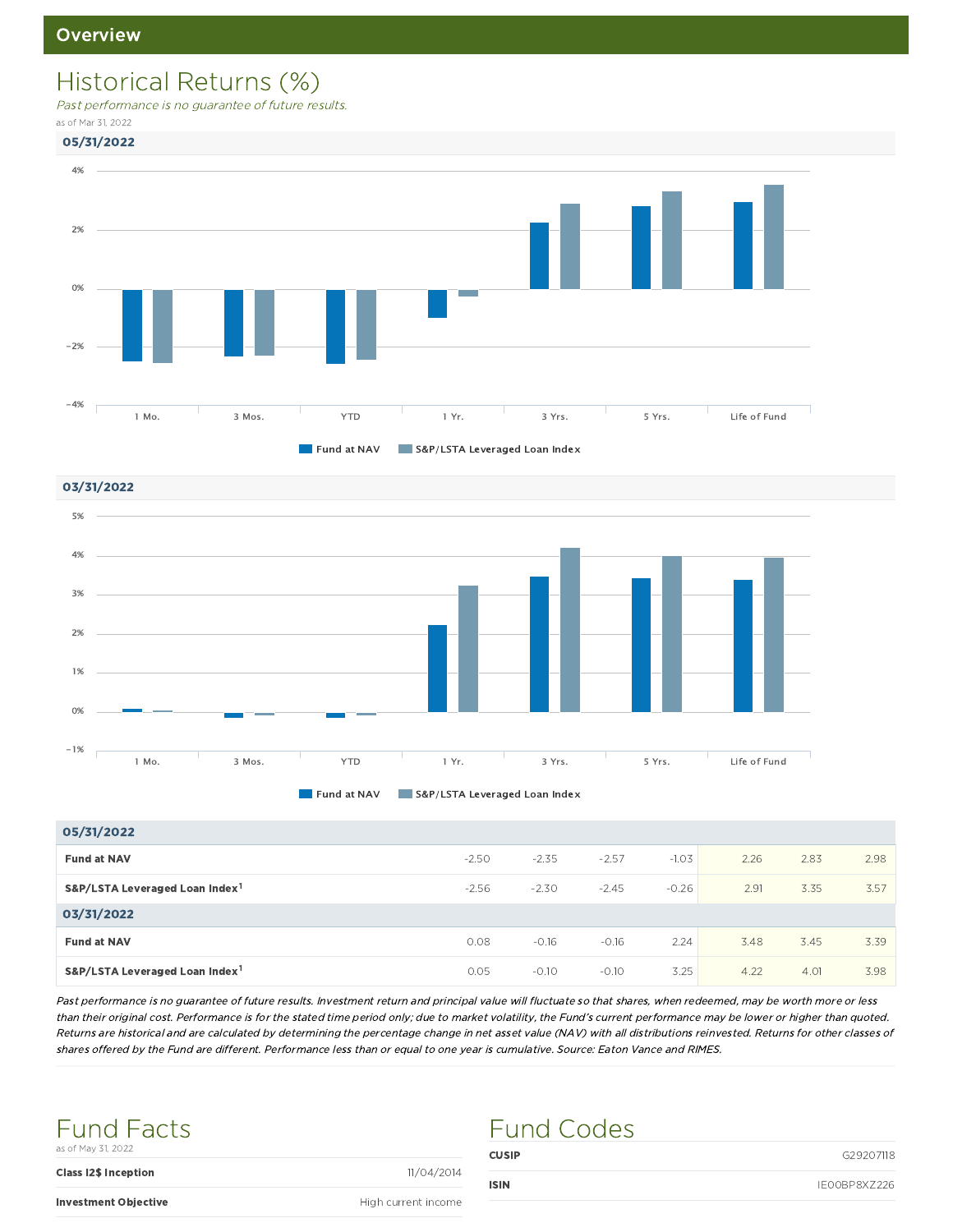| <b>Total Net Assets</b>   | \$45.2M   |
|---------------------------|-----------|
| <b>Minimum Investment</b> | \$1000000 |

| <b>SEDOL</b>         | BP8X722 |
|----------------------|---------|
| <b>Valor Number</b>  | N/A     |
| Wertpapierkennnummer | N/A     |

#### Top 10 Issuers  $(\%)^2$ as of May 31, 2022

| Ultimate Software Group Inc (The)       | 1.85  |
|-----------------------------------------|-------|
| <b>Hyland Software, Inc.</b>            | 1.36  |
| <b>Numericable Group SA</b>             | 1.30  |
| Delta 2 (LUX) S.a.r.l.                  | 1.21  |
| <b>Applied Systems, Inc.</b>            | 1.20  |
| Virgin Media SFA Finance Limited        | 1.19  |
| <b>Nomad Foods Europe Midco Limited</b> | 1.13  |
| <b>ICON Luxembourg S.A.R.L.</b>         | 1.12  |
| <b>Tibco Software Inc.</b>              | 1.12  |
| Ziggo B.V.                              | 1.08  |
| <b>Total</b>                            | 12.56 |

### Portfolio Management

| <b>Craig P. Russ</b> | Managed Fund since inception |
|----------------------|------------------------------|
| <b>John Redding</b>  | Managed Fund since inception |

The portfolio profile is subject to change due to active management. Percentages may not total 100 % due to rounding.

The Eaton Vance (Ireland) Floating-Rate Income Fund (the "Fund") is a sub-fund of Eaton Vance Institutional Funds PLC (the "Company"), a public limited company with variable capital incorporated in Ireland authorised and regulated by the Central Bank of Ireland as a Qualifying Investor Alternative Investment Fund (QIAIF). As a QIAIF the Company may apply for recognition by other EU Member States.

This overview does not constitute an offer or solicitation to invest in the Fund nor in any other Eaton Vance Funds and is directed at professional investors only. Forecasts may not be attained. Past performance is not a guide to future returns.

This section may contain statements that are not historical facts, referred to as forward-looking statements. The Fund's future results may differ significantly from those stated in forward-looking statements, depending on factors such as changes in securities or financial markets or general economic conditions, the volume of sales and purchases of Fund shares, the continuation of advisory, administrative and service contracts, and other risks.

The use of leverage increases risks, such that a relatively small movement in the value of an investment may result in a disproportionately large movement, unfavorable as well as favorable, in the value of that investment and, in turn, the value of the Fund.

The Fund mentioned herein an actively managed fund with reference to the S&P/LSTA Leveraged Loan Index (the "Benchmark"). The Sub-Fund seeks to outperform this Benchmark over a full market cycle. This is a target and not a forecast and there can be no guarantee or assurance that the Sub-Fund will achieve a return which meets or exceeds the Benchmark.

The aim of the Sub-Fund is to provide as high a level of current income as is consistent with the preservation of capital, by investing in a portfolio primarily of Senior Loans. The issuers of the Senior Loans in which the Sub-Fund will invest shall be companies in any industry sector and the Investment Manager seeks to maintain broad borrower and industry diversification.

### About Risk:

The value of investments held by the Fund may increase or decrease in response to economic, and financial events (whether real, expected or perceived) in the U.S. and global markets. There can be no assurance that the liquidation of collateral securing an investment will satisfy the issuer's obligation in the event of nonpayment or that collateral can be readily liquidated. The ability to realize the benefits of any collateral may be delayed or limited. Investments in debt instruments may be affected by changes in the creditworthiness of the issuer and are subject to the risk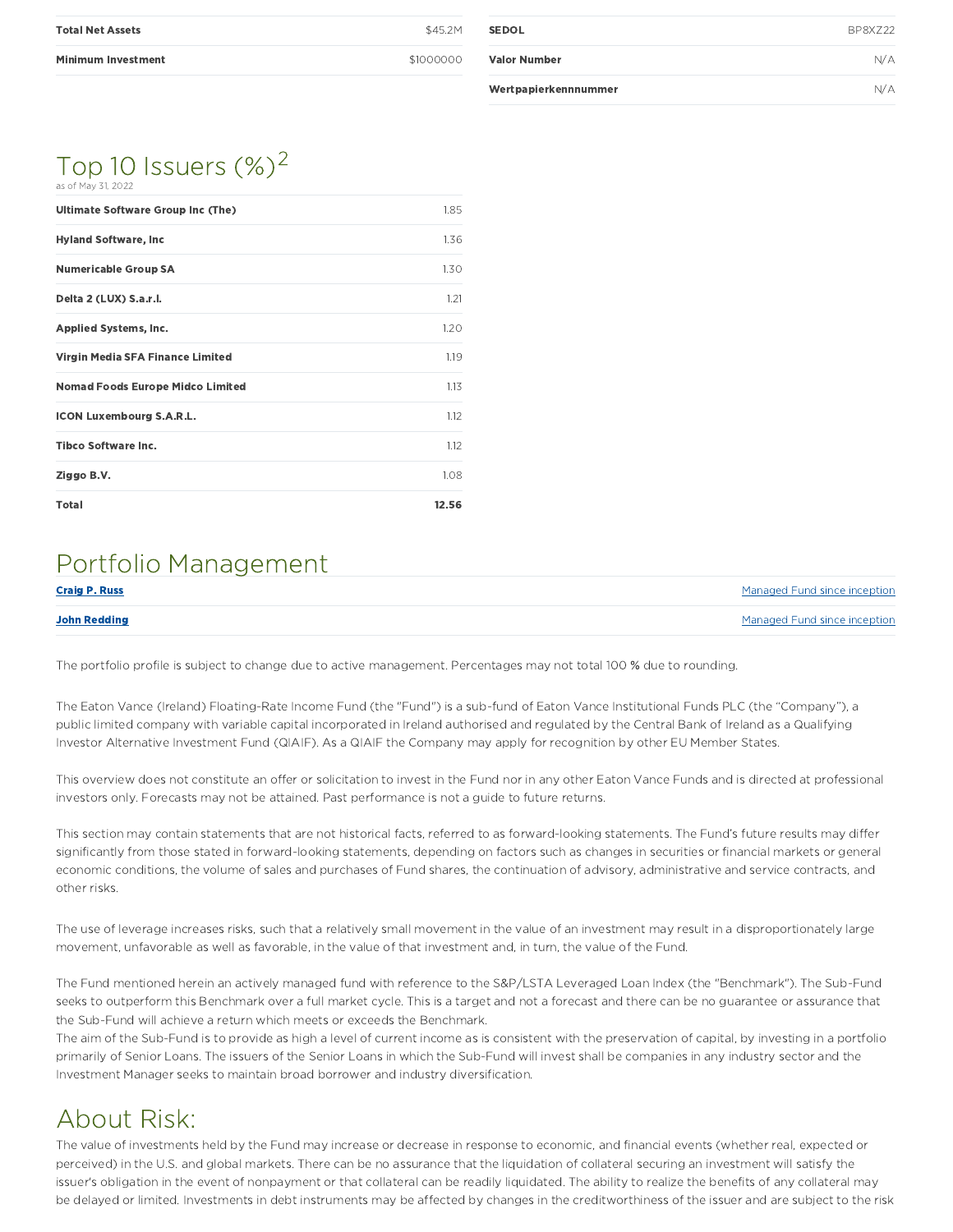of non-payment of principal and interest. The value of income securities also may decline because of real or perceived concerns about the issuer's ability to make principal and interest payments. Investments rated below investment grade (sometimes referred to as "junk") are typically subject to greater price volatility and illiquidity than higher rated investments. As interest rates rise, the value of certain income investments is likely to decline. Loans are subject to prepayment risk. Changes in the value of investments entered for hedging purposes may not match those of the position being hedged. No fund is a complete investment program and you may lose money investing in a fund. The Fund may engage in other investment practices that may involve additional risks and you should review the **Fund prospectus** for a complete description. Please contact us if you require a copy (see contact us sections.)

1. The S&P/LSTA Leveraged Loan Index is an unmanaged index of the institutional leveraged loan market. Unless otherwise stated, index returns do not reflect the effect of any applicable sales charges, commissions, expenses, taxes or leverage, as applicable. It is not possible to invest directly in an index. Historical performance of the index illustrates market trends and does not represent the past or future performance of the fund. 2. Per cent of total net assets.

#### Performance

### Historical Returns (%)

Past performance is no guarantee of future results. as of Mar 31, 2022







| 05/31/2022                                 |         |         |         |         |      |      |      |
|--------------------------------------------|---------|---------|---------|---------|------|------|------|
| <b>Fund at NAV</b>                         | $-2.50$ | $-2.35$ | $-2.57$ | $-1.03$ | 2.26 | 2.83 | 2.98 |
| S&P/LSTA Leveraged Loan Index <sup>1</sup> | $-2.56$ | $-2.30$ | $-2.45$ | $-0.26$ | 2.91 | 3.35 | 3.57 |
| 03/31/2022                                 |         |         |         |         |      |      |      |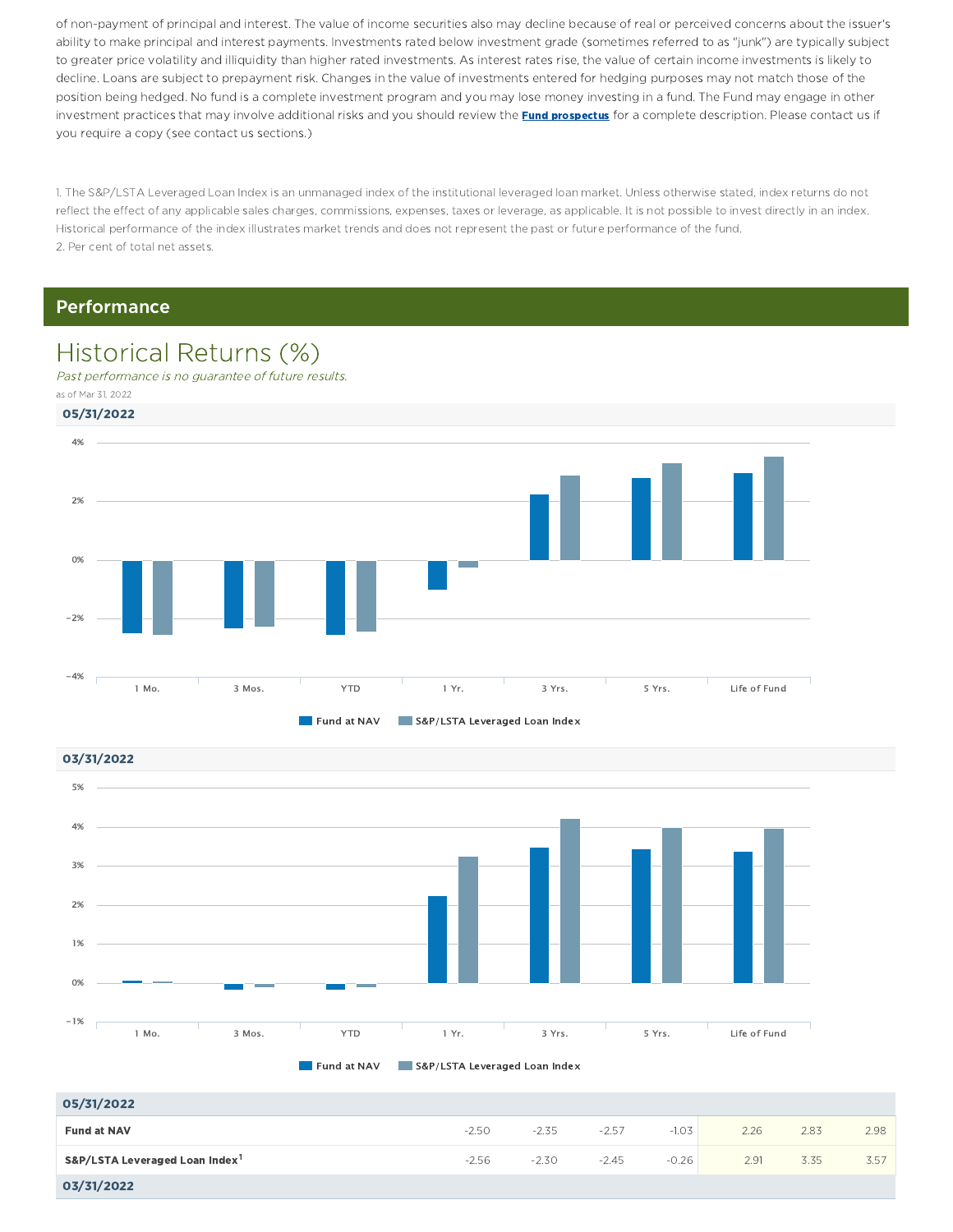| <b>Fund at NAV</b>                         | 0.08 | 0.16     | $-0.16$ | 2.24<br>$\sim$ . $\sim$ $-$ | 3.48 | ,45  |      |
|--------------------------------------------|------|----------|---------|-----------------------------|------|------|------|
| S&P/LSTA Leveraged Loan Index <sup>1</sup> | 0.05 | $0.10 -$ | $-0.10$ | 3.25                        | 4.22 | 4.01 | 3.98 |

Past performance is no guarantee of future results. Investment return and principal value will fluctuate so that shares, when redeemed, may be worth more or less than their original cost. Performance is for the stated time period only; due to market volatility, the Fund's current performance may be lower or higher than quoted. Returns are historical and are calculated by determining the percentage change in net asset value (NAV) with all distributions reinvested. Returns for other classes of shares offered by the Fund are different. Performance less than or equal to one year is cumulative. Source: Eaton Vance and RIMES.

### Calendar Year Returns (%)

Past performance is no guarantee of future results.

|                                            | 2012          | 2013   | 2014                            | 2015    | 2016  | 2017 | 2018 | 2019 | 2020 | 2021 |
|--------------------------------------------|---------------|--------|---------------------------------|---------|-------|------|------|------|------|------|
| <b>Fund at NAV</b>                         | <b>STATES</b> | $\sim$ | $\hspace{0.1mm}-\hspace{0.1mm}$ | 1.08    | 7.13  | 3.45 | 0.45 | 8.17 | 2.66 | 3.64 |
| S&P/LSTA Leveraged Loan Index <sup>1</sup> | 9.66          | 5.29   | 1.60                            | $-0.69$ | 10.16 | 4.12 | 0.44 | 8.64 | 3.12 | 5.20 |

### Fund Facts

| 11/04/2014 |  |
|------------|--|
|            |  |

### NAV History

| Date         | <b>NAV</b> | NAV Change |
|--------------|------------|------------|
| Jun 22, 2022 | \$12.35    | $-$0.02$   |
| Jun 21, 2022 | \$12.37    | \$0.01     |
| Jun 17, 2022 |            |            |
| Jun 16, 2022 | \$12.38    | $-$0.05$   |
| Jun 15, 2022 | \$12.43    | \$0.01     |
| Jun 14, 2022 | \$12.42    | $-$0.01$   |
| Jun 13, 2022 | \$12.43    | $-50.11$   |
| Jun 10, 2022 | \$12.54    | $-$0.04$   |
| Jun 09, 2022 | \$12.58    | \$0.00     |
| Jun 08, 2022 | \$12.58    | \$0.01     |

### Distribution History<sup>3</sup>

| Ex-Date                                                                                                              | Distribution | Reinvest NAV |
|----------------------------------------------------------------------------------------------------------------------|--------------|--------------|
| No records in this table indicates that there has not been a distribution greater than 0001 within the past 3 years. |              |              |
| <b>Fund prospectus</b>                                                                                               |              |              |

The portfolio profile is subject to change due to active management. Percentages may not total 100 % due to rounding.

The use of leverage increases risks, such that a relatively small movement in the value of an investment may result in a disproportionately large movement, unfavorable as well as favorable, in the value of that investment and, in turn, the value of the Fund.

The Fund mentioned herein an actively managed fund with reference to the S&P/LSTA Leveraged Loan Index (the "Benchmark"). The Sub-Fund seeks to outperform this Benchmark over a full market cycle. This is a target and not a forecast and there can be no guarantee or assurance that the Sub-Fund will achieve a return which meets or exceeds the Benchmark.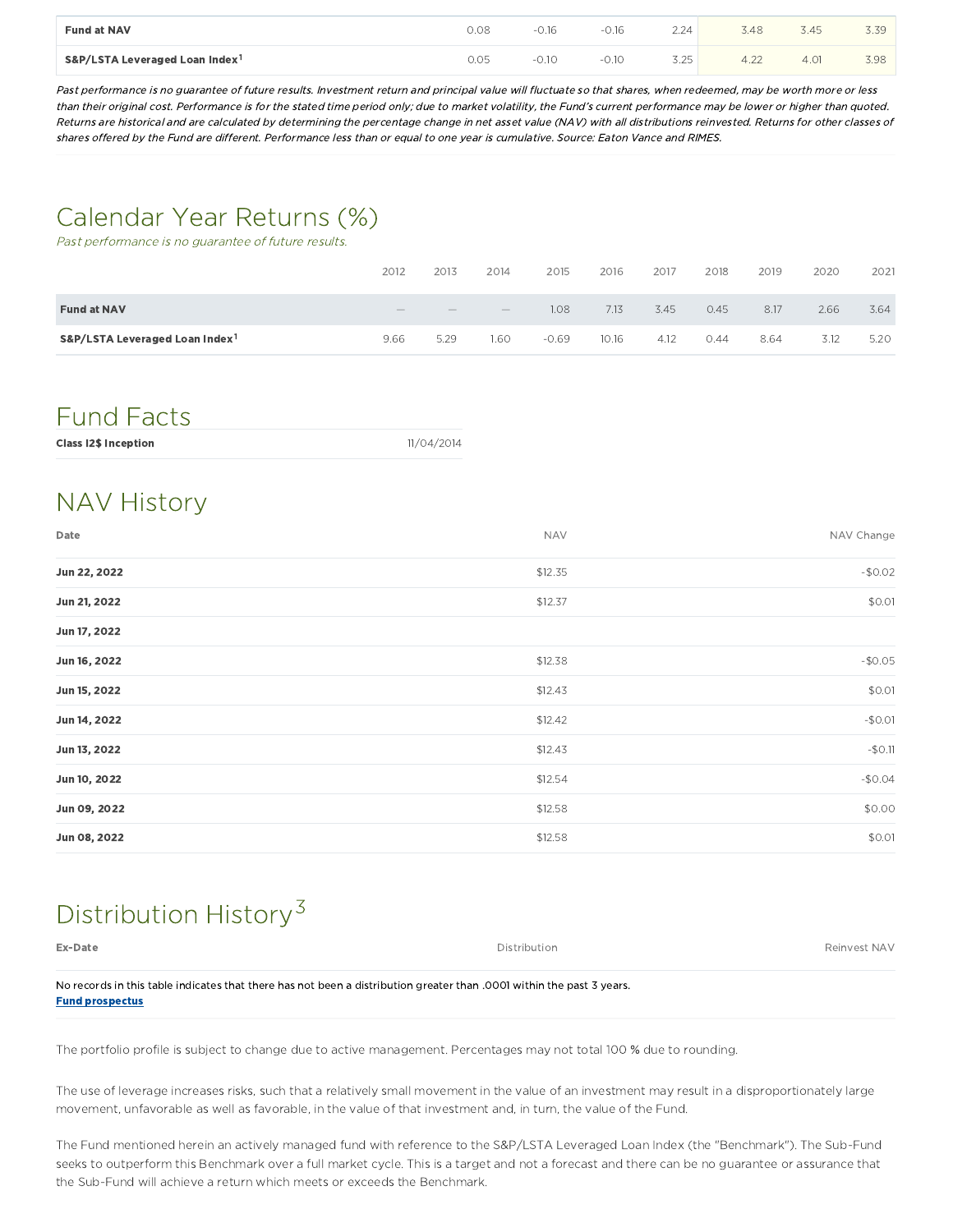The aim of the Sub-Fund is to provide as high a level of current income as is consistent with the preservation of capital, by investing in a portfolio primarily of Senior Loans. The issuers of the Senior Loans in which the Sub-Fund will invest shall be companies in any industry sector and the Investment Manager seeks to maintain broad borrower and industry diversification.

The Eaton Vance (Ireland) Floating-Rate Income Fund (the "Fund") is a sub-fund of Eaton Vance Institutional Funds PLC (the "Company"), a public limited company with variable capital incorporated in Ireland authorised and regulated by the Central Bank of Ireland as a Qualifying Investor Alternative Investment Fund (QIAIF). As a QIAIF the Company may apply for recognition by other EU Member States.

This overview does not constitute an offer or solicitation to invest in the Fund nor in any other Eaton Vance Funds and is directed at professional investors only. Forecasts may not be attained. Past performance is not a guide to future returns.

This section may contain statements that are not historical facts, referred to as forward-looking statements. The Fund's future results may differ significantly from those stated in forward-looking statements, depending on factors such as changes in securities or financial markets or general economic conditions, the volume of sales and purchases of Fund shares, the continuation of advisory, administrative and service contracts, and other risks.

### About Risk:

The value of investments held by the Fund may increase or decrease in response to economic, and financial events (whether real, expected or perceived) in the U.S. and global markets. There can be no assurance that the liquidation of collateral securing an investment will satisfy the issuer's obligation in the event of nonpayment or that collateral can be readily liquidated. The ability to realize the benefits of any collateral may be delayed or limited. Investments in debt instruments may be affected by changes in the creditworthiness of the issuer and are subject to the risk of non-payment of principal and interest. The value of income securities also may decline because of real or perceived concerns about the issuer's ability to make principal and interest payments. Investments rated below investment grade (sometimes referred to as "junk") are typically subject to greater price volatility and illiquidity than higher rated investments. As interest rates rise, the value of certain income investments is likely to decline. Loans are subject to prepayment risk. Changes in the value of investments entered for hedging purposes may not match those of the position being hedged. No fund is a complete investment program and you may lose money investing in a fund. The Fund may engage in other investment practices that may involve additional risks and you should review the **Fund prospectus** for a complete description. Please contact us if you require a copy (see contact us sections.)

1. The S&P/LSTA Leveraged Loan Index is an unmanaged index of the institutional leveraged loan market. Unless otherwise stated, index returns do not reflect the effect of any applicable sales charges, commissions, expenses, taxes or leverage, as applicable. It is not possible to invest directly in an index. Historical performance of the index illustrates market trends and does not represent the past or future performance of the fund. 3. A portion of the Fund's returns may be comprised of return of capital or short-term capital gains. The Fund will determine the tax characteristics of all Fund distributions after the end of the calendar year and will provide shareholders with such information at that time. Please consult your tax advisor for further information.

#### Portfolio



#### Portfolio Statistics as of May 31, 2022

| 259         |
|-------------|
| 34          |
| 4.38%       |
| 4.45 yrs.   |
| 0.37%       |
| \$16.1 M    |
| $0.10$ yrs. |
| \$94.99     |
|             |

#### Sector Breakdown (%)<sup>2</sup> as of May 31, 2022

| Electronics/Electrical                   | 19.37 |
|------------------------------------------|-------|
| <b>Business Equipment &amp; Services</b> | 8.13  |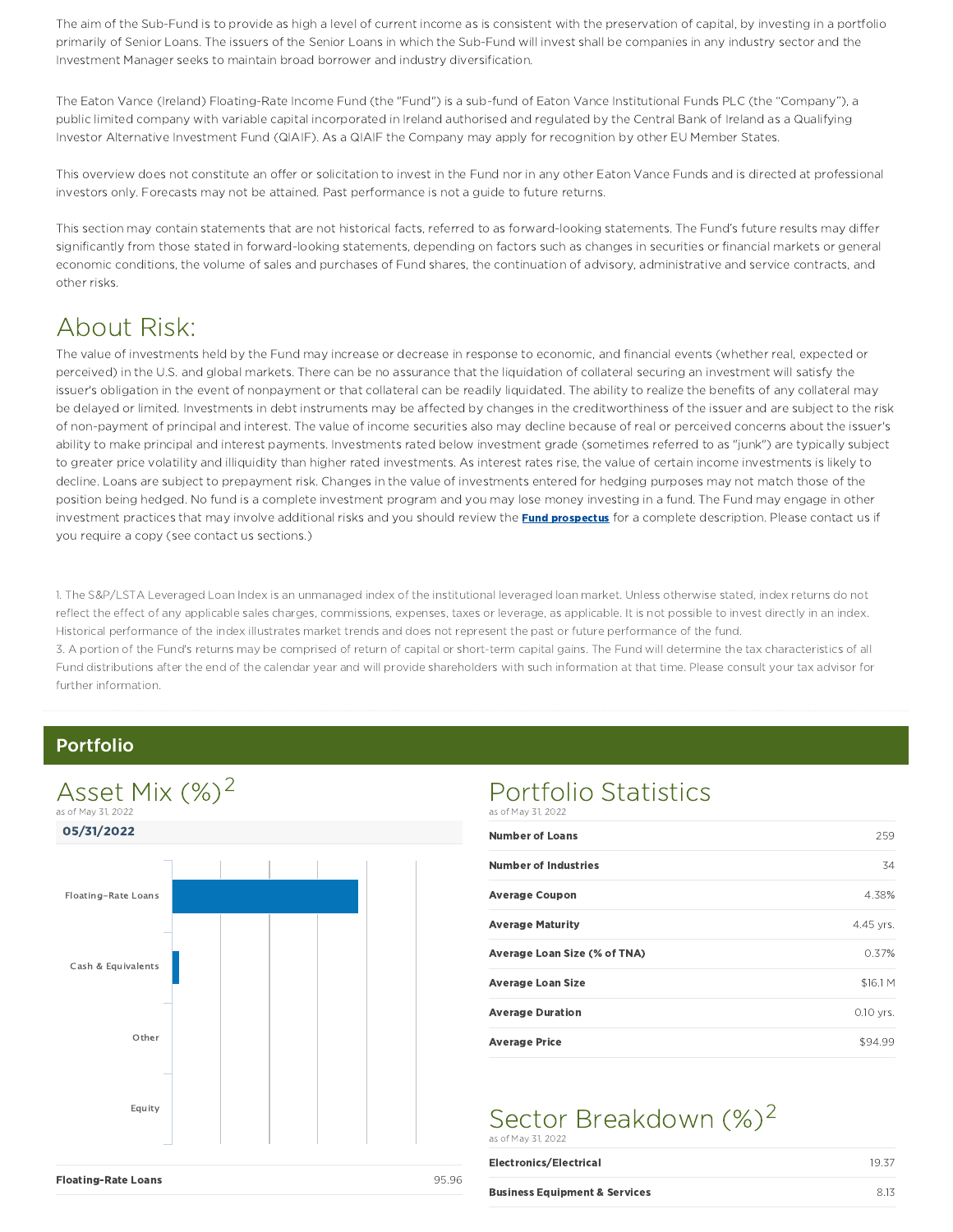| <b>Cash &amp; Equivalents</b> | 4.01   |
|-------------------------------|--------|
| Other                         | 0.00   |
| Equity                        | 0.03   |
| <b>Total</b>                  | 100.00 |

| <b>Health Care</b>                      | 6.67 |
|-----------------------------------------|------|
| <b>Cable &amp; Satellite Television</b> | 5.40 |
| <b>Industrial Equipment</b>             | 4.54 |
| Leisure Goods/Activities/Film           | 4.36 |
| Insurance                               | 4.17 |
| <b>Food Products</b>                    | 3.34 |
| <b>Building &amp; Development</b>       | 3.28 |
| <b>Radio &amp; Television</b>           | 3.19 |
| <b>View All</b>                         |      |

#### Maturity Distribution (%)<sup>4</sup> as of May 31, 2022



Credit Quality  $(\%)^4$ 

as of May 31, 2022

| <b>BBB</b>          | 4.70   |
|---------------------|--------|
| <b>BB</b>           | 24.90  |
| в                   | 64.30  |
| <b>CCC or Lower</b> | 3.50   |
| <b>Not Rated</b>    | 2.70   |
| <b>Total</b>        | 100.00 |

Ratings are based on Moody's, S&P or Fitch, as applicable. If securities are rated differently by the ratings agencies, the highest rating is applied. Ratings, which are subject to change, apply to the creditworthiness of the issuers of the underlying securities and not to the Fund or its shares. Credit ratings measure the quality of a bond based on the issuer's creditworthiness, with ratings ranging from AAA, being the highest, to D, being the lowest based on S&P's measures. Ratings of BBB or higher by S&P or Fitch (Baa or higher by Moody's) are considered to be investment-grade quality. Credit ratings are based largely on the ratings agency's analysis at the time of rating. The rating assigned to any particular security is not necessarily a reflection of the issuer's current financial condition and does not necessarily reflect its assessment of the volatility of a security's market value or of the liquidity of an investment in the security. Holdings designated as "Not Rated" are not rated by the national ratings agencies stated above.

#### 05/31/2022



| <b>Less Than 1 Year</b> | 4.12   |
|-------------------------|--------|
| 1 To 3 Years            | 21.87  |
| 3 To 5 Years            | 32.72  |
| 5 To 10 Years           | 41.30  |
| 10 To 20 Years          | 0.00   |
| 20 To 30 Years          | 0.00   |
| More Than 30 Years      | 0.00   |
| Total                   | 100.00 |

#### Assets by Country  $(\%)^2$ as of May 31, 2022

| <b>United Stated</b>  | 82.28 |
|-----------------------|-------|
| Luxembourg            | 3.67  |
| <b>Netherlands</b>    | 3.41  |
| <b>United Kingdom</b> | 3.32  |
| <b>Canada</b>         | 3.11  |
| <b>France</b>         | 1.30  |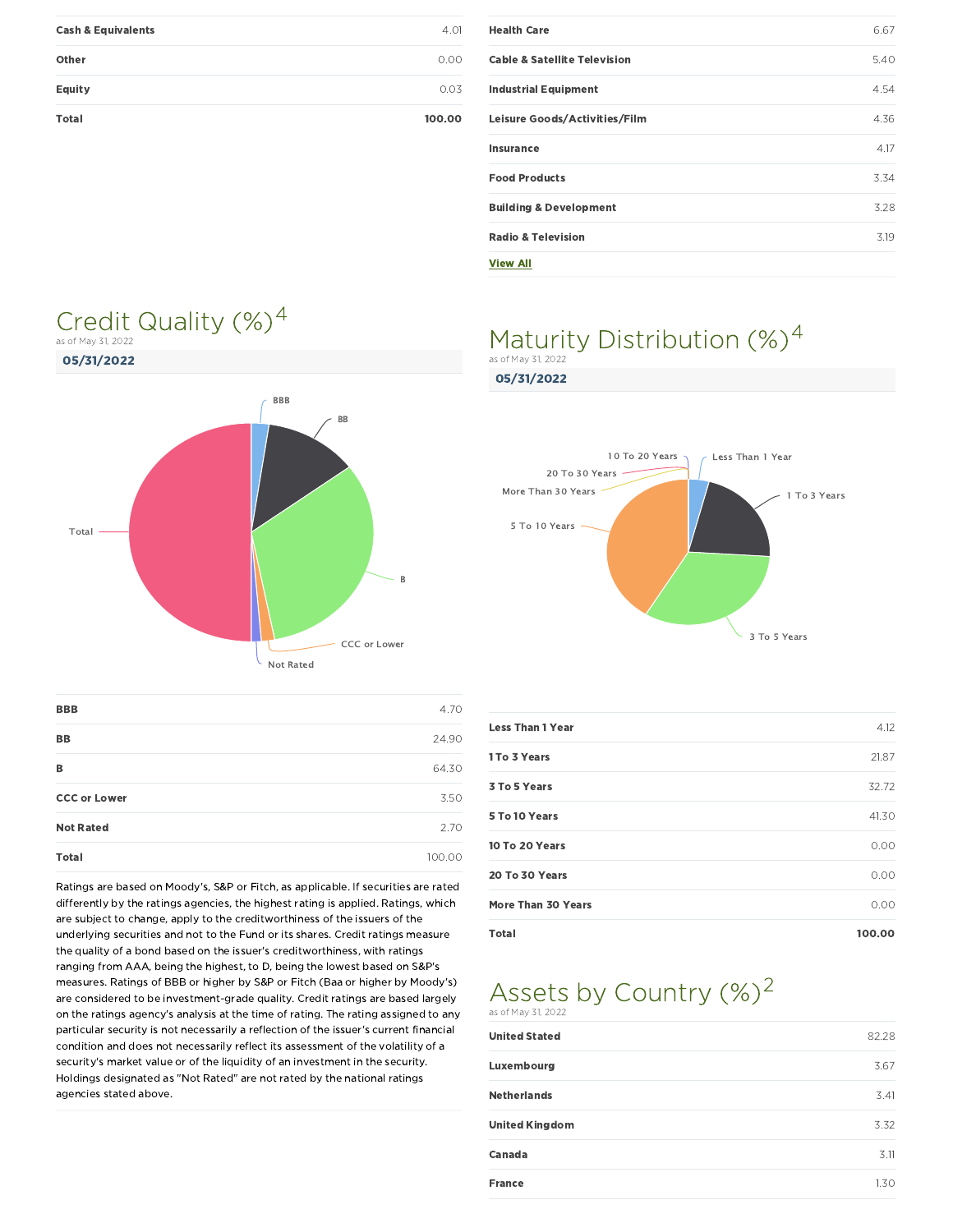| <b>Cayman Islands</b> | 1.17 |
|-----------------------|------|
| Panama                | 0.58 |
| <b>Ireland</b>        | 0.38 |
| Sweden                | 0.21 |
| <b>View All</b>       |      |

## Loan Type (%)<sup>5,6,7</sup>

| as of May 31, 2022 |       |
|--------------------|-------|
| <b>First Lien</b>  | 99.33 |
| <b>Second Lien</b> | 0.67  |

#### Fund Holdings<sup>2,8,9</sup> as of Apr 30, 2022

| Holding                            | Coupon Rate | <b>Maturity Date</b> | % of Net Assets |
|------------------------------------|-------------|----------------------|-----------------|
| <b>United States Dollar</b>        |             |                      | 4.32%           |
| <b>Ultimate Software Group Inc</b> | 4.21%       | 05/04/2026           | 1.43%           |
| <b>Hyland Software, Inc.</b>       | 4.26%       | 07/01/2024           | 1.35%           |
| <b>Applied Systems, Inc.</b>       | 4.01%       | 09/19/2024           | 1.21%           |
| <b>Formula One</b>                 | 3.47%       | 02/01/2024           | 1.19%           |
| <b>Nomad Foods</b>                 | 2.76%       | 05/15/2024           | 1.14%           |
| <b>Tibco Software Inc.</b>         | 4.52%       | 06/30/2026           | 1.11%           |
| Ziggo                              | 3.05%       | 04/30/2028           | 1.06%           |
| <b>Cushman Wakefield</b>           | 3.51%       | 08/21/2025           | 1.04%           |
| Virgin Media                       | 3.05%       | 01/31/2028           | 1.01%           |
| <b>View All</b>                    |             |                      |                 |

The portfolio profile is subject to change due to active management. Percentages may not total 100 % due to rounding.

### About Risk:

The value of investments held by the Fund may increase or decrease in response to economic, and financial events (whether real, expected or perceived) in the U.S. and global markets. There can be no assurance that the liquidation of collateral securing an investment will satisfy the issuer's obligation in the event of nonpayment or that collateral can be readily liquidated. The ability to realize the benefits of any collateral may be delayed or limited. Investments in debt instruments may be affected by changes in the creditworthiness of the issuer and are subject to the risk of non-payment of principal and interest. The value of income securities also may decline because of real or perceived concerns about the issuer's ability to make principal and interest payments. Investments rated below investment grade (sometimes referred to as "junk") are typically subject to greater price volatility and illiquidity than higher rated investments. As interest rates rise, the value of certain income investments is likely to decline. Loans are subject to prepayment risk. Changes in the value of investments entered for hedging purposes may not match those of the position being hedged. No fund is a complete investment program and you may lose money investing in a fund. The Fund may engage in other investment practices that may involve additional risks and you should review the **Fund prospectus** for a complete description. Please contact us if you require a copy (see contact us sections.)

The Eaton Vance (Ireland) Floating-Rate Income Fund (the "Fund") is a sub-fund of Eaton Vance Institutional Funds PLC (the "Company"), a public limited company with variable capital incorporated in Ireland authorised and regulated by the Central Bank of Ireland as a Qualifying Investor Alternative Investment Fund (QIAIF). As a QIAIF the Company may apply for recognition by other EU Member States.

This overview does not constitute an offer or solicitation to invest in the Fund nor in any other Eaton Vance Funds and is directed at professional investors only. Forecasts may not be attained. Past performance is not a guide to future returns.

This section may contain statements that are not historical facts, referred to as forward-looking statements. The Fund's future results may differ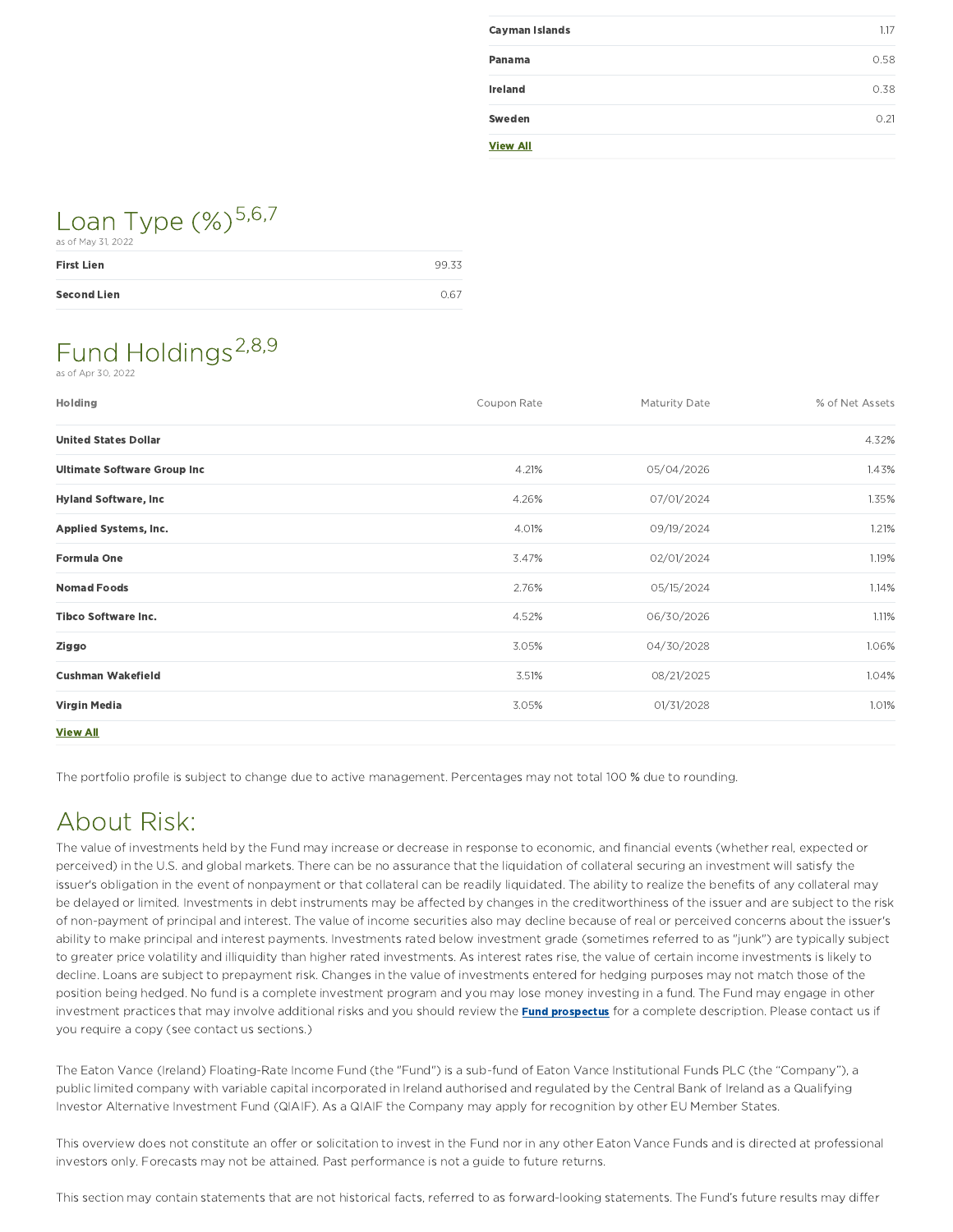significantly from those stated in forward-looking statements, depending on factors such as changes in securities or financial markets or general economic conditions, the volume of sales and purchases of Fund shares, the continuation of advisory, administrative and service contracts, and other risks.

2. Per cent of total net assets.

4. Per cent of bond holdings.

5. Per cent of loan holdings.

6. Second lien loans are subordinate to first lien loans and therefore have a lesser claim to collateral. Covenant-lite first lien loans do not require financial maintenance convenants.

7. Includes 90.96% Covenant-Lite Loans.

8. The following list reflects unaudited securities holdings (excluding derivatives positions). Holdings information may differ if presented as of the trade date. Due to rounding, holdings of less than 0.005 % may show as 0.00 %. Portfolio information is subject to change due to active management. 9. The stated interest rate represents the weighted average interest rate of all loans made under senior loan facility and includes commitment fees on unfunded loan commitments, if any, and will vary over time.

#### Management



Craig P. Russ Managing Director, Portfolio Manager Joined Eaton Vance in 1997

#### Biography

Craig Russ is a portfolio manager for the Floating-Rate Loans team. He is responsible for buy and sell decisions, portfolio construction and risk management for the firm's floating-rate loan strategies. He joined Eaton Vance in 1997. Morgan Stanley acquired Eaton Vance in March 2021.

Craig began his career in the investment management industry in 1985. Before joining Eaton Vance, he worked in commercial lending at State Street Bank.

Craig earned a B.A., cum laude, from Middlebury College and studied at the London School of Economics. He previously served as chairman of the board of directors of the Loan Syndications and Trading Association (LSTA). His commentary has appeared in Bloomberg, Grant's Interest Rate Observer and The Wall Street Journal.

#### Education

B.A. Middlebury College

#### Experience

• Managed Fund since inception

#### John Redding

Managing Director, Portfolio Manager Joined Eaton Vance in 1998

#### Biography

John Redding is a portfolio manager on the Floating-Rate Loans team. He is responsible for buy and sell decisions, portfolio construction and risk management for the firm's floating-rate loan strategies. He joined Eaton Vance in 1998. Morgan Stanley acquired Eaton Vance in March 2021.

John began his career in the investment management industry in 1987. Before joining Eaton Vance, he was affiliated with GiroCredit Bank and Creditanstalt-Bankverein.

John earned a B.S. from the University at Albany, State University of New York. While in London, he served on the board of directors of the Loan Market Association (LMA) and chaired the LMA's Insolvency Priority Group. His commentary has appeared in the Financial Times and Bloomberg.

#### Education

B.S. State University of New York at Albany

#### Experience

• Managed Fund since inception